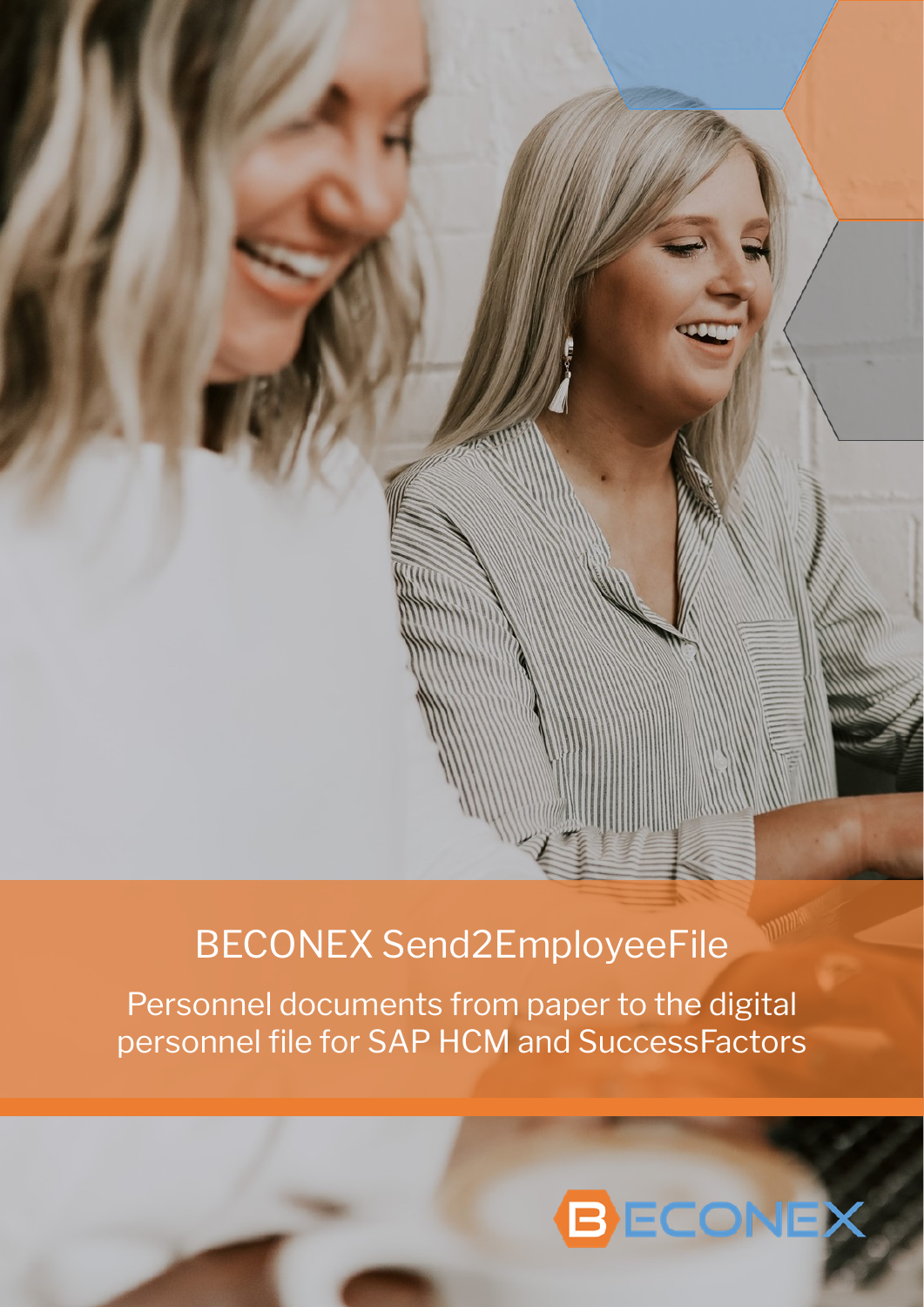

The digitization of HR processes offers several advantages, including increased efficiency and easier compliance, cost savings and better data protection. Digital platforms such as SAP HCM and SAP SuccessFactors support core HR functions and transactional HR processes, and offer an ideal solution for the centralization, accessibility and completeness of information.

### But what do digital HR processes look like when it comes to the integration and management of documents?

| How can the integration of paper-based documents or documents attached to emails be     |  |
|-----------------------------------------------------------------------------------------|--|
| What happens if signatures and approvals of the document are required in paper<br>form? |  |
|                                                                                         |  |
| How complex is the installation and configuration of BECONEX Send2EmployeeFile? 6       |  |
|                                                                                         |  |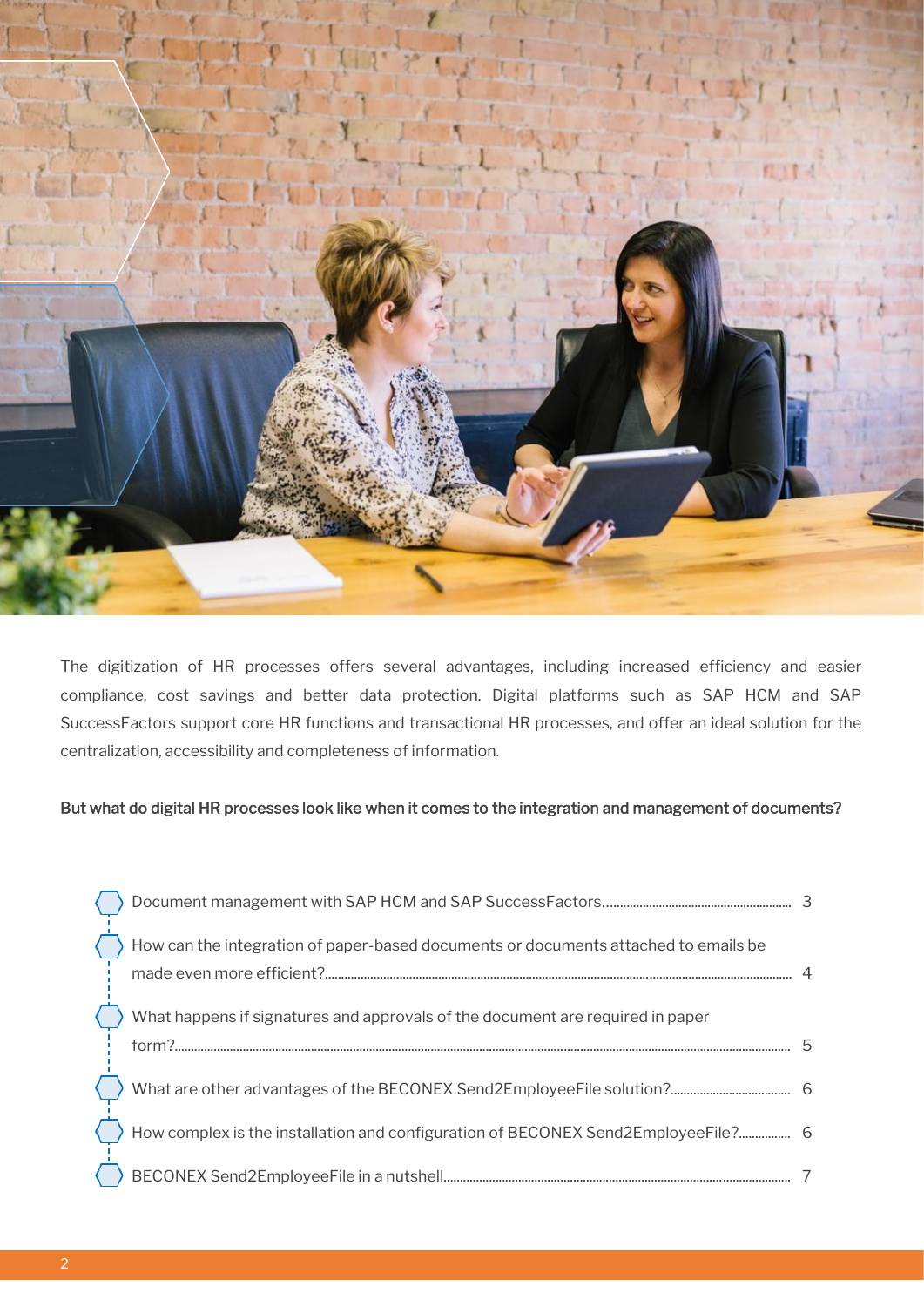### Document management with SAP HCM and SAP **SuccessFactors**

The core business of your HR department consists of numerous tasks: from recruiting to administration to controlling. With the digital transformation, you set the course for simplification: Time-consuming paper management is reduced and personnel documents and workflows are implemented directly in the digital solution.

Switching from analogue to digital personnel files increases the speed and transparency of daily work processes. This gives you the time to focus on what you do best: your day-to-day HR business.

The Centric Employee File brings together all documents and data for each employee in one view. All workflows and approval processes relating to employment contracts, certificates, personnel master data and other information about an employee can be controlled directly from the digital employee file. This saves you a considerable amount of time spent searching for and merging information and you can concentrate on your technical tasks.

Confidential personal documents in particular are subject to the provisions of the General Data Protection Regulation (GDPR). Since these are taken from SAP, you do not have to worry about the security of sensitive data. Centric uses the SAP security structures and guarantees you data protection at the highest level. Thanks to individual authorization structures and secure encryption, it is ensured that access rights are defined and that deletion periods and storage obligations are observed.



Digital Employee File for SAP HCM and SAP SuccessFactors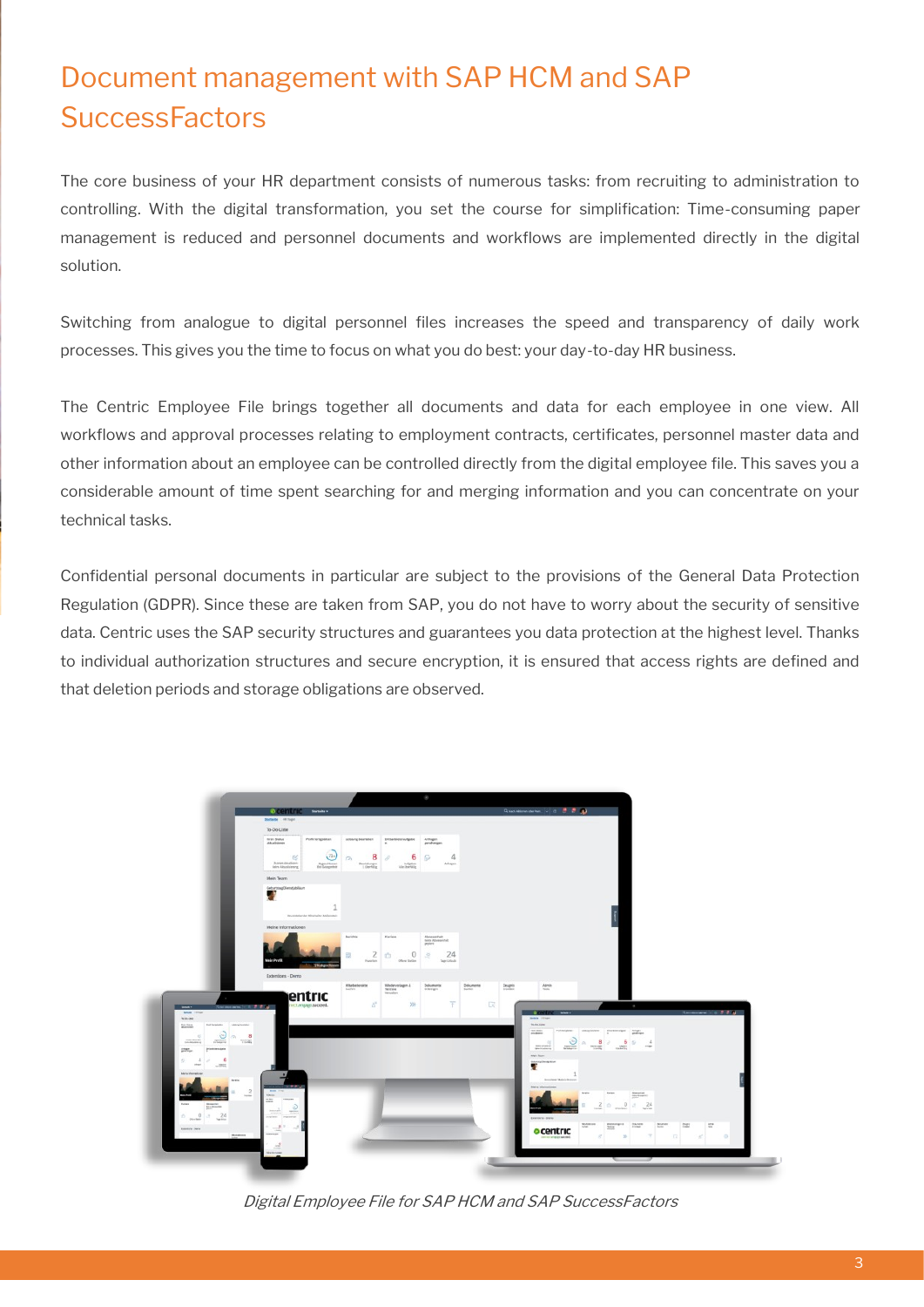# How can the integration of paper-based documents or documents attached to emails be made even more efficient?

Complement your digital employee file with a solution that optimizes the digitization and storage of documents: With the Send2EmployeeFile connector from BECONEX, you can send documents directly from your Outlook mailbox or MFP device to the Digital Employee File for SuccessFactors.

Documents containing sensitive information must be processed as quickly as possible and stored securely to protect the information from unauthorized access. With Send2EmployeeFile you can perform an early scan and send the document to the Digital Employee File with a single click.

Send2EmployeeFile not only accelerates the digitization and storage of documents in your digital platform. The document is saved as a searchable PDF so that further processing can take place within the corresponding digital employee file.



Send2EmployeeFile with just one click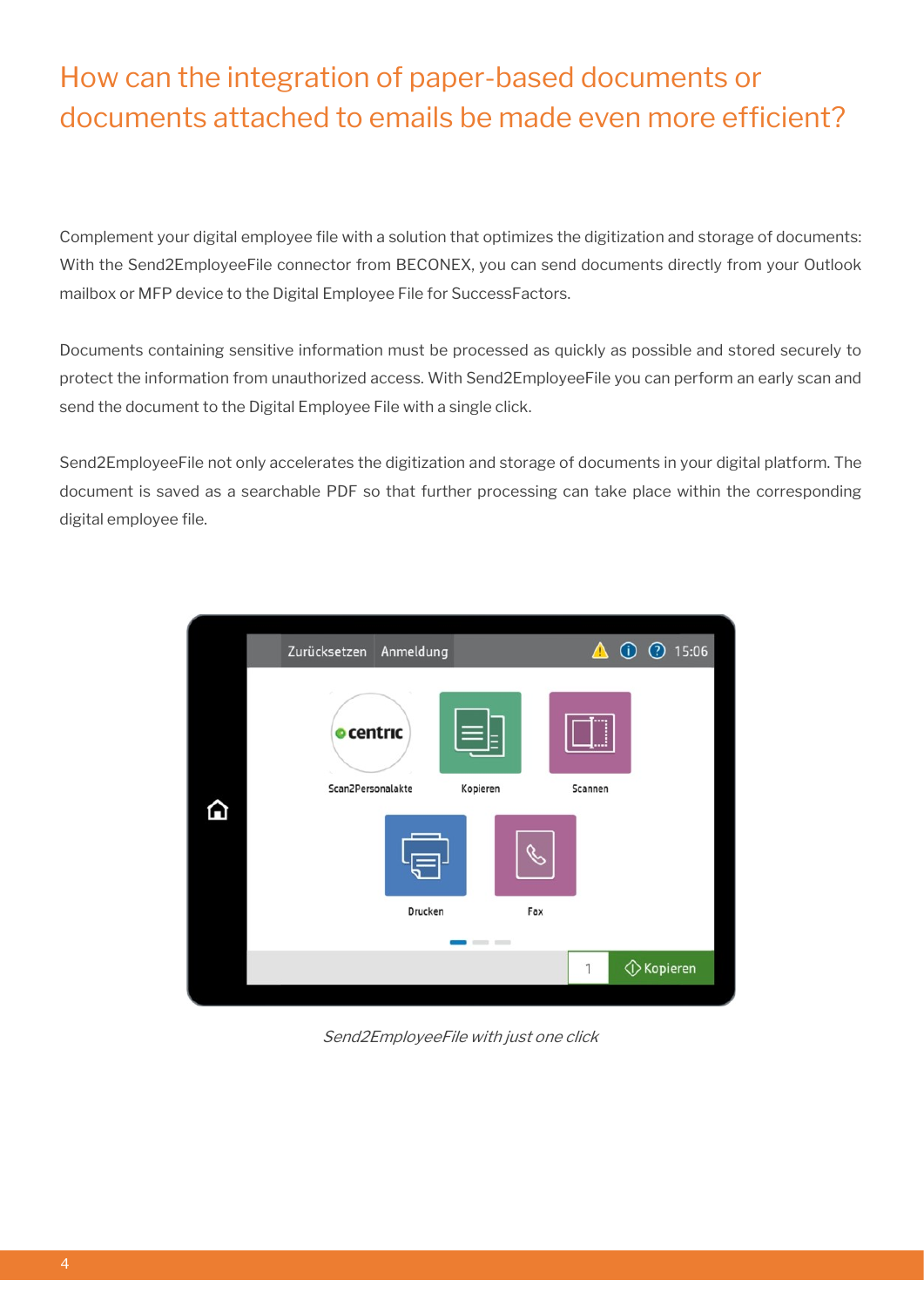# What happens if signatures and approvals of the document are required in paper form?

Documents can also be sent through a late scan in the digital platform and assigned to an employee. They can first be processed as a paper-based document and be digitized only when all processing steps have been completed.

In these cases, a barcode is placed both on the first page of the document and in the employee file. The barcode can be stored in the employee file by typing it in or reading it with a scanner.

When the document is ready to be scanned, the barcode serves as a tag to link it to the corresponding employee file within the platform.

| Nicolas Neff<br>CSharp Dude      | 0 0 ± d x                                                    |                 |
|----------------------------------|--------------------------------------------------------------|-----------------|
| status                           |                                                              |                 |
| Active                           |                                                              |                 |
|                                  | $-242-$                                                      |                 |
|                                  | Create Barcode                                               |                 |
| Search                           | $\alpha$<br><b>图 Barcode</b><br><sup>1</sup> Document Upload | $+$             |
| $\vee$ $\Box$ Documents          | Barcode                                                      | 13 <sub>1</sub> |
| > directoryBezuege               |                                                              | $\vert$         |
| $\vee$ Personal Data             | Doctype<br>$\sim$                                            | $\vert x \vert$ |
| $\vee$ $\Box$ Applications       | Document Date                                                | $\mathbf{a}$    |
| Bewerbung - 05.04.2022           | Ŧ<br>Apr 5, 2022                                             | -               |
|                                  | $\chi$ Generated<br><b>位 German</b>                          |                 |
| <b>Ex Bewerbung - 11.02.2022</b> | Title                                                        | <b>ABA</b>      |
| Bewerbung - 10.02.2022           | $-05.04.2022$<br>Description                                 | 100             |
| Bewerbung - 14.02.2022.pdf       |                                                              | <b>SEA</b>      |
| $\sum$ Contracts                 |                                                              | $\overline{1}$  |
| $\sum$ Evaluations               | Create Barcode<br>Cancel                                     | $\vert$         |
|                                  |                                                              |                 |
| $\vee$ directoryAbwesenheiten    |                                                              | $\mathbf{1}$    |
| directoryBildungsurlaub          |                                                              | $\mathbf{1}$    |
| Bildungsurtaub - 10.02.2022      |                                                              | 1000            |

Barcode capture for late scanning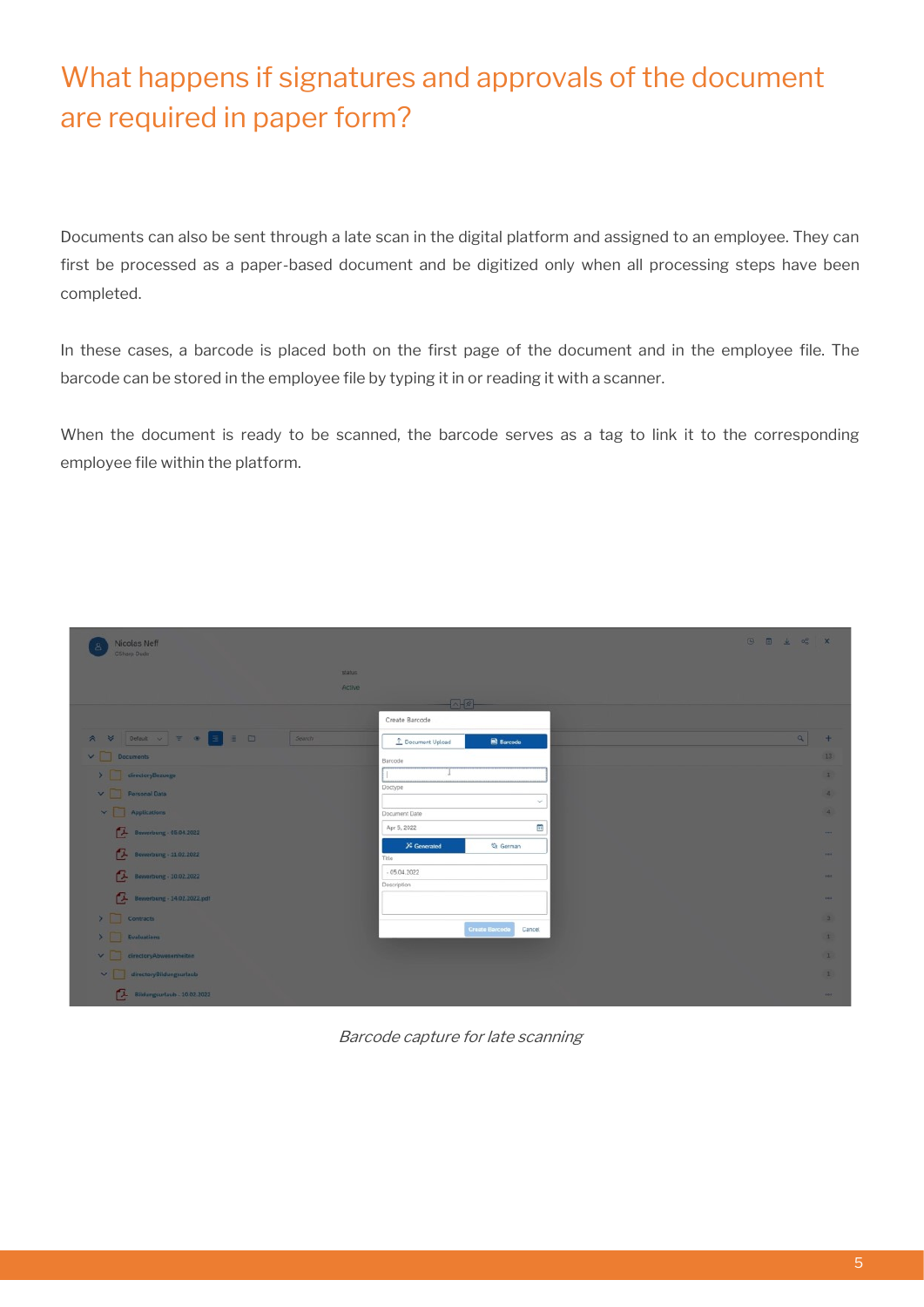## What are other advantages of the BECONEX Send2EmployeeFile solution?

As already mentioned, Send2EmployeeFile is able to process the digitized documents: an OCR runs through the document and returns a searchable PDF, for example.

Another advantage is that Send2EmployeeFile can be used together with the BECONEX Validation Controller (ValiCon). The Validation Controller automates and simplifies critical steps of replacement scanning (TR\_RESISCAN) and e-signature creation. This minimizes the administrative costs and process costs associated with storing paper-based documents while complying with legal regulations..

# How complex is the installation and configuration of BECONEX Send2EmployeeFile?

The installation is not complex. This is done using a setup tool, which also takes care of the configuration. Once installed, the user only needs to provide the URL, username and password to access the Digital Personnel File.

|                 | <b>B</b> BECONEX - CENTRIC - REST Connector |                                                                                                                                          |         |            |               |
|-----------------|---------------------------------------------|------------------------------------------------------------------------------------------------------------------------------------------|---------|------------|---------------|
| <b>B ECONEX</b> |                                             |                                                                                                                                          |         |            |               |
|                 |                                             |                                                                                                                                          |         |            |               |
|                 |                                             |                                                                                                                                          |         |            |               |
|                 | <b>Description of REST Scenario</b>         |                                                                                                                                          |         |            |               |
|                 |                                             | With the new REST Connector you are able to create or update documents and attributes in various systems via the REST API of the systems |         |            |               |
|                 |                                             |                                                                                                                                          |         |            |               |
|                 | <b>REST System</b><br>๑                     | CENTRIC                                                                                                                                  |         |            |               |
|                 | Action <sup>2</sup>                         | M_UPLOAD_DOC_INDEXIN                                                                                                                     |         |            |               |
|                 |                                             |                                                                                                                                          |         |            |               |
|                 | <b>Interface of REST Action</b>             |                                                                                                                                          |         |            |               |
|                 |                                             |                                                                                                                                          |         |            |               |
| ь               | <b>Parameter Name</b><br><b>FileName</b>    | <b>Parameter Value</b>                                                                                                                   | EXP_IMP | <b>OPT</b> |               |
|                 | Pin                                         | ~ASX::%FILENAME%~<br>~ASX::%PIN%~                                                                                                        | п       |            |               |
|                 | <b>Username</b>                             | ~ASX::%USER%~                                                                                                                            |         |            |               |
|                 |                                             |                                                                                                                                          |         |            |               |
|                 |                                             |                                                                                                                                          |         |            |               |
|                 |                                             |                                                                                                                                          |         |            |               |
|                 |                                             |                                                                                                                                          |         |            |               |
|                 |                                             |                                                                                                                                          |         |            |               |
|                 |                                             |                                                                                                                                          |         |            |               |
|                 | <b>REST System URL</b>                      | <bitte basis="" eintragen="" url=""></bitte>                                                                                             |         |            |               |
|                 |                                             |                                                                                                                                          |         |            |               |
|                 |                                             |                                                                                                                                          |         | Ok         | <b>Cancel</b> |

Preconfigured parameters and URL field for Send2EmployeeFile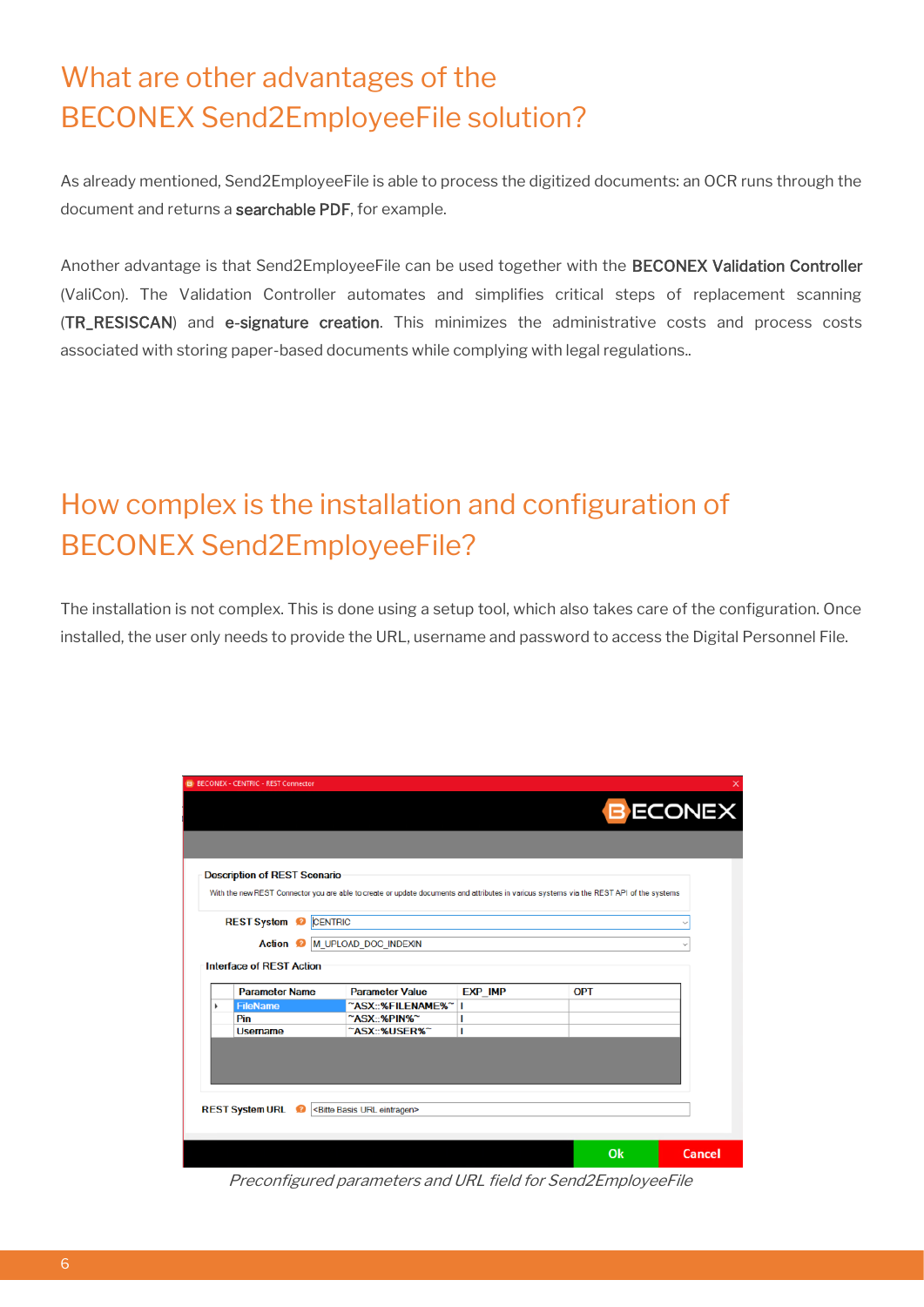### BECONEX Send2EmployeeFile in a nutshell

Thanks to BECONEX Send2EmployeeFile you can:



#### Optimize the integration of documents in the digital Employee File

Not only paper-based documents, but also e-mail attachments can be automatically sent directly from the recording device to the digital Employee File.

#### Benefit from a solution that adapts to your processes

Whether your HR processes are fully digitized or you digitize your documents after processing them in paper form, Send2EmployeeFile adapts to your organization and provides the best solution.





### Get the best out of other solutions

Send2EmployeeFile works in combination with OCR and with the BECONEX Validation Controller for replacement scanning and electronic signatures, and takes you one step further towards digitization.

### Do you have questions?

We would be happy to make an appointment to answer your questions and so that you can see the BECONEX Send2EmployeeFile solution in action!

### [Request Demo](https://beconex.com/en/about/#contact)